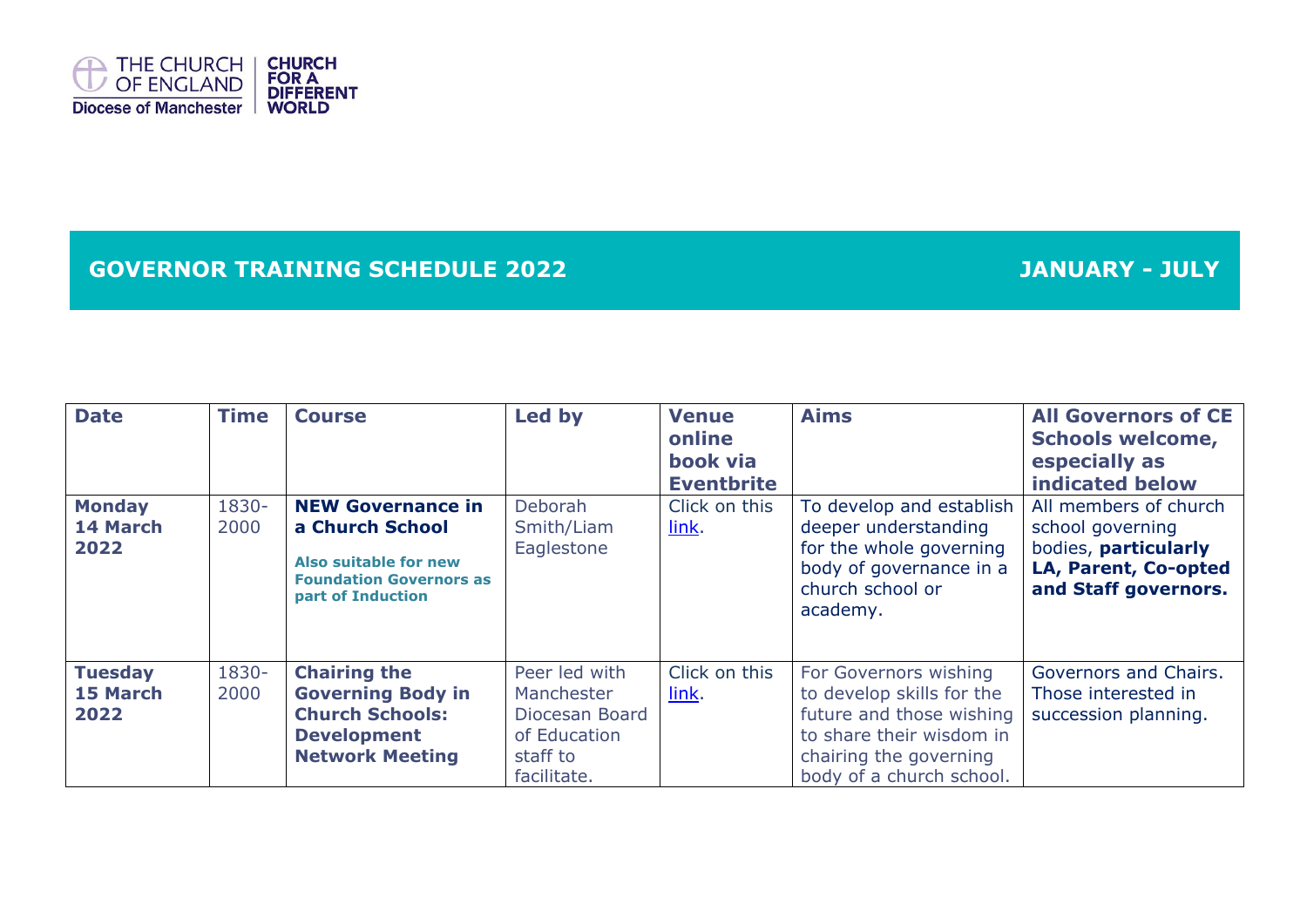| <b>Tuesday</b><br><b>05 April</b><br>2022 | 0900-<br>1700 | <b>Mental Health First</b><br><b>Aid Champion</b><br><b>Training for</b><br><b>Governors 1 Day</b><br>course<br><b>Suitable for new</b><br><b>Foundation Governors as</b><br>part of Induction        | <b>Canon Susie</b><br>Mapledoram,<br>Diocesan Youth<br><b>Officer</b>                    | Click on this<br>link. | To provide information<br>and reflective learning<br>on the importance of<br>mental wellbeing in<br>schools.<br>School wellbeing<br>measurement toolkit<br>training included<br><b>Deadline to book your</b><br>place by 15 March<br>2022<br>Cost £25<br>See flyer on website. | Church school<br>governors in primary<br>and secondary schools<br>in Manchester Diocese<br>ര<br><b>MHFA</b><br><b>Champion</b><br><b>MHFA England</b> |
|-------------------------------------------|---------------|-------------------------------------------------------------------------------------------------------------------------------------------------------------------------------------------------------|------------------------------------------------------------------------------------------|------------------------|--------------------------------------------------------------------------------------------------------------------------------------------------------------------------------------------------------------------------------------------------------------------------------|-------------------------------------------------------------------------------------------------------------------------------------------------------|
| <b>Tuesday</b><br>24 May 2022             | 1830-<br>2000 | <b>Chairing the</b><br><b>Governing Body in</b><br><b>Church Schools:</b><br><b>Development</b><br><b>Network Meeting</b>                                                                             | Peer led with<br>Manchester<br>Diocesan Board<br>of Education<br>staff to<br>facilitate. | Click on this<br>link. | For Governors wishing<br>to develop skills for the<br>future and those wishing<br>to share their wisdom in<br>chairing the governing<br>body of a church school.                                                                                                               | Governors and Chairs.<br>Those interested in<br>succession planning.                                                                                  |
| <b>Tuesday</b><br>07 June<br>2022         | 0900-<br>1700 | <b>Mental Health First</b><br><b>Aid Champion</b><br><b>Training for</b><br><b>Governors 1 Day</b><br><b>course</b><br><b>Suitable for new</b><br><b>Foundation Governors as</b><br>part of Induction | <b>Canon Susie</b><br>Mapledoram,<br>Diocesan Youth<br><b>Officer</b>                    | Click on this<br>link. | To provide information<br>and reflective learning<br>on the importance of<br>mental wellbeing in<br>schools.<br>School wellbeing<br>measurement toolkit<br>training included<br><b>Deadline to book your</b><br>place by 17 May 2022<br>Cost £25. See flyer on<br>website.     | Church school<br>governors in primary<br>and secondary schools<br>in Manchester Diocese<br><b>MHFA</b><br><b>Champion</b><br><b>MHFA England</b>      |